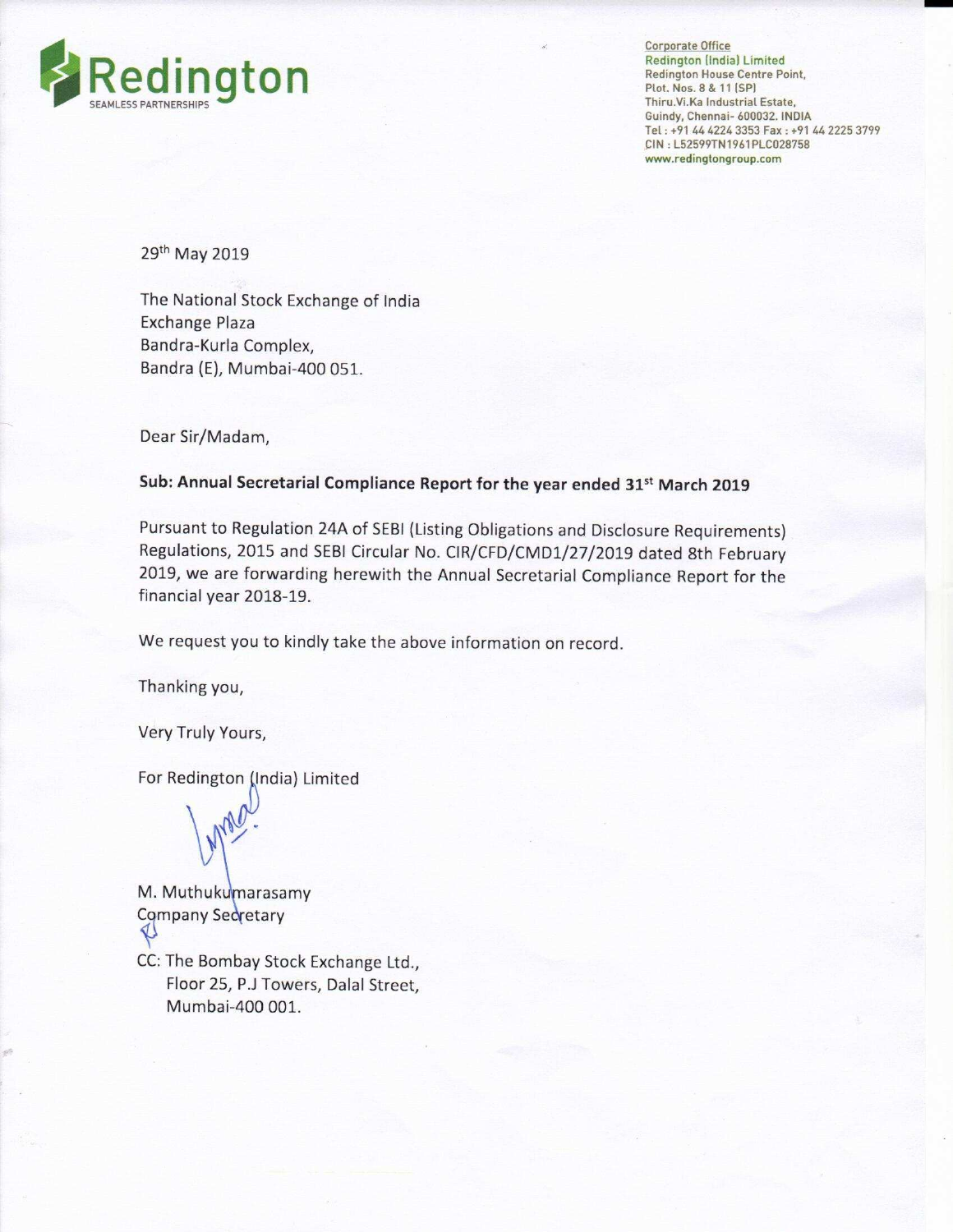

## Secretarial compliance report of Redington (India) Limited for the year ended 31" March 2019

'

<sup>l</sup> have examined:

(a) All the documents and records made available to us and explanation provided by Redington (India) Limited("the listed entity"),

- (b) The filings/ submissions made by the listed entity to thestock exchanges.
- (c) Website of the listed entity.
- (d) Any other document/ filing, as may be relevant, which hasbeen relied upon to make this certification.

for the year ended 31<sup>st</sup> March 2019 ("Review Period") in respect of compliancewith the provisions of :

- (a) The Securities and Exchange Board of India Act, 1992("SEBI Act") and the Regulations, circulars, guidelinesissued thereunder; and
- (b) The Securities Contracts (Regulation) Act, 1956 ("SCRA").rules made thereunder and the Regulations, circulars, guidelines issued thereunder by the Securities and Exchange Board of India ("SEBI");
- (c) The specific Regulations. whose provisions and the circulars/guidelines issued thereunder. have been examined, include;
	- (a)Securities and Exchange Board of India (ListingObligations and Disclosure Requirements) Regulations.2015;
	- (b)Securities and Exchange Board of India (Issue of Capitaland Disclosure Requirements) Regulations, 2018 — Not applicable during the review period
	- (c)Securities and Exchange Board of India (SubstantialAcquisition of Shares and Takeovers) Regulations, 2011;
	- (d)Securities and Exchange Board of India (Buyback ofSecurities) Regulations, 2018:
	- (e) Securities and Exchange Board of India (Share BasedEmployee Benefits) Regulations. 2014:
	- (f) Securities and Exchange Board of India (Issue and Listingof Debt Securities) Regulations. 2008 — Not applicable to the Company.

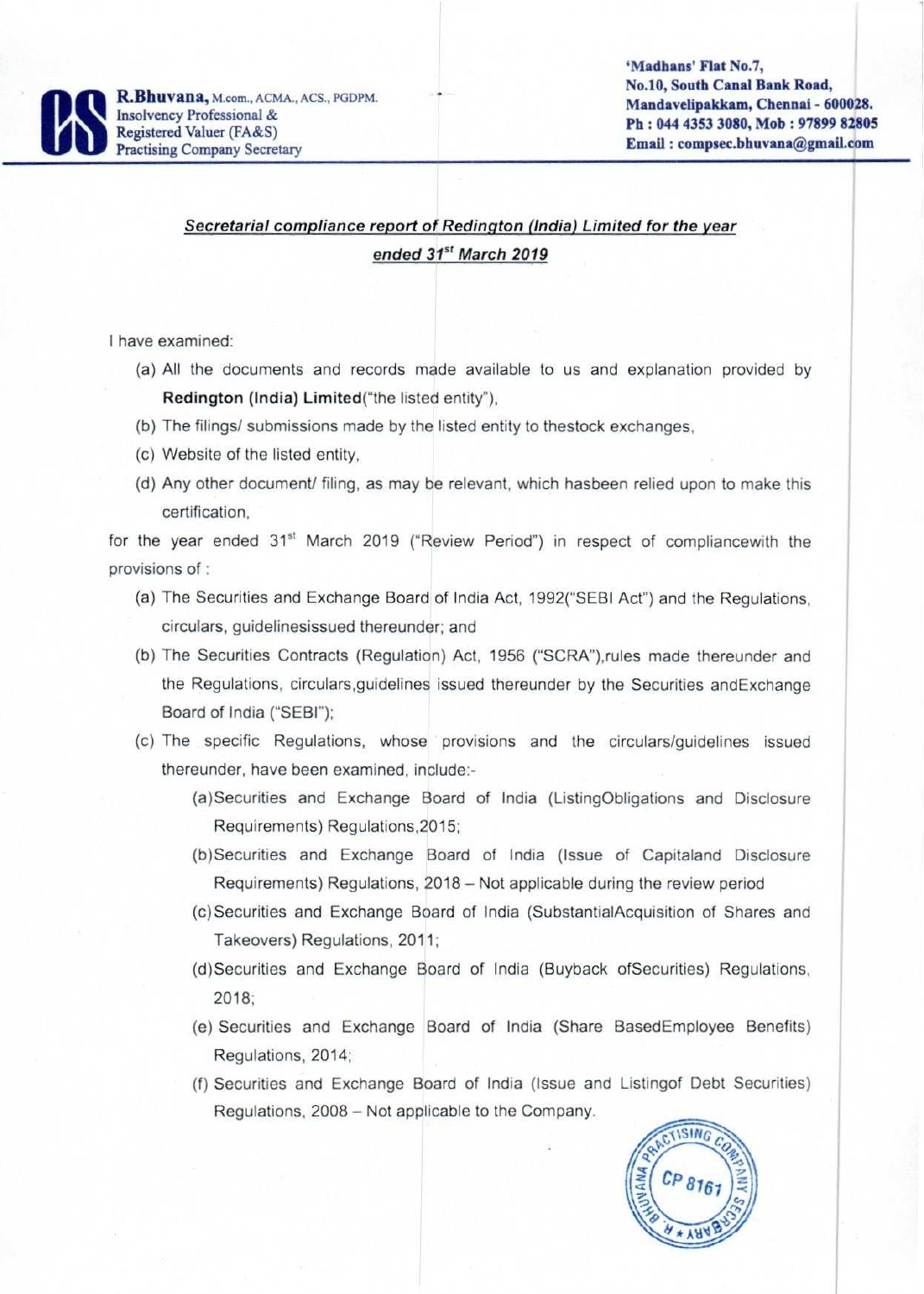- (g)Securities and Exchange Board of lndia(lssue and Listing of Non-Convertible and Redeemable Preference Shares)Regulations,2013;— Not applicable to the Company.
- (h)Securities and Exchange Board of india (Prohibition oflnsider Trading) Regulations, 2015;

and circulars and guidelines issued thereunder;

Based on the above examination, <sup>I</sup> hereby report that, during the Review Period:

(3) The listed entity has complied with the provisions of the aboveRegulations and circulars/ guidelines issued thereunder, except in respect of matters specified below:-

| Sr.No | <b>Compliance Requirement</b><br>(Regulations/Circulars/Guidelines<br>including specific clause) | Deviations     | Observations/Remarks of<br>thePracticingCompanySecretary |
|-------|--------------------------------------------------------------------------------------------------|----------------|----------------------------------------------------------|
|       |                                                                                                  | Not applicable |                                                          |

- (b) The listed entity has maintained proper records under iheprovisions of the above Regulations and circulars/guidelines issued thereunder insofar as it appears frommy examination of those records.
- (c) The following are the details of actions taken against thelisted entity/ its promoters/ directors/ material subsidiarieseither by SEBI or by Stock Exchanges (including underthe Standard Operating Procedures issued by SEBI through various circulars) under the aforesaid Acts/ Regulationsand circulars/ guidelines issued thereunder:

| Sr.<br>No | Action taken by | Details of violation Details of action | taken | Observations/<br>remarks of<br>Practicing<br>Company<br>Secretary |
|-----------|-----------------|----------------------------------------|-------|-------------------------------------------------------------------|
|           |                 | Not applicable                         |       |                                                                   |